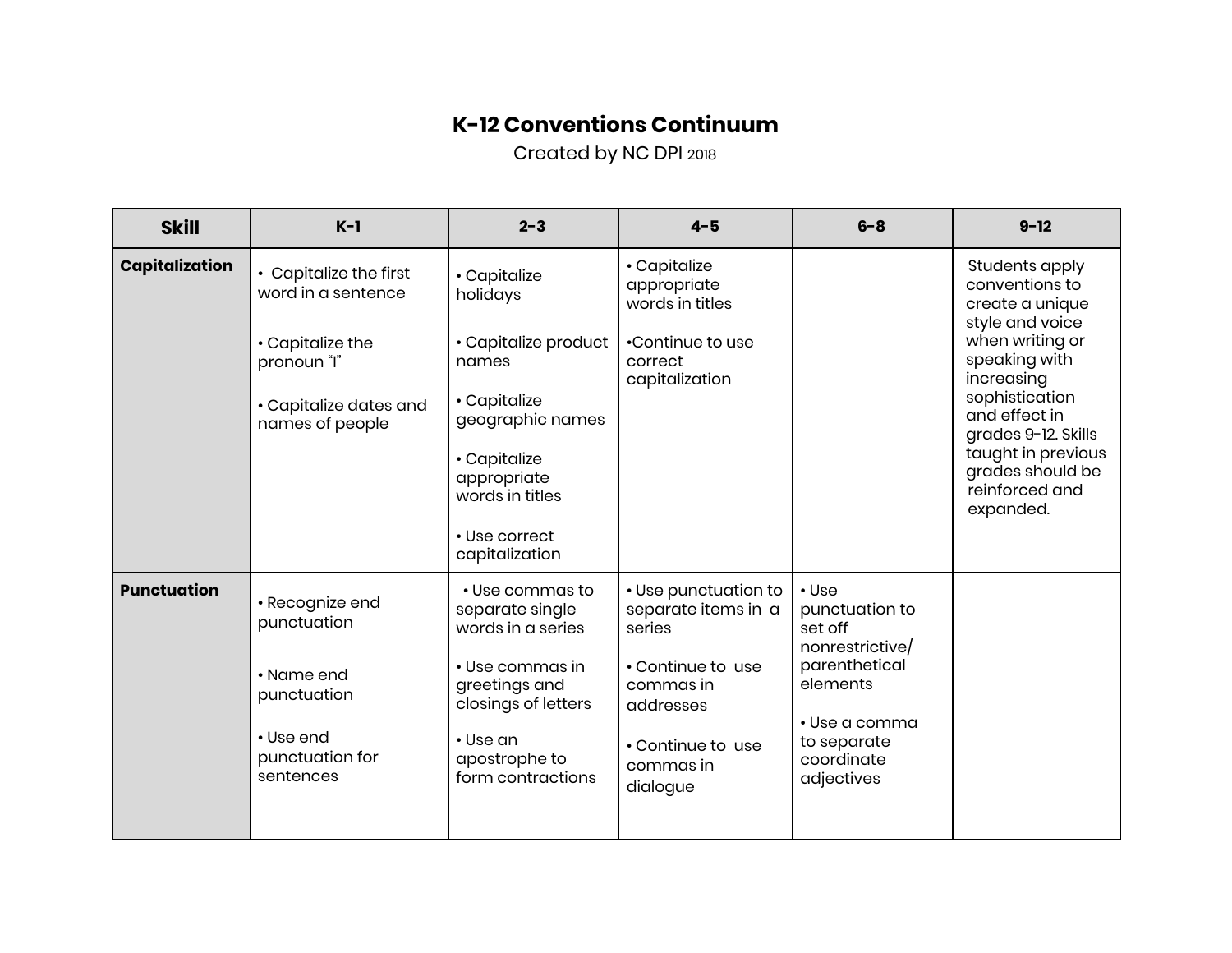| <b>Skill</b>                           | $K-1$                    | $2 - 3$                                                                                                                                                                                                          | $4 - 5$                                                                                                                                                                                                                                                                                                                                                                                                                                                                              | $6 - 8$                                                                                                                                                                                                                                                                                                         | $9 - 12$ |
|----------------------------------------|--------------------------|------------------------------------------------------------------------------------------------------------------------------------------------------------------------------------------------------------------|--------------------------------------------------------------------------------------------------------------------------------------------------------------------------------------------------------------------------------------------------------------------------------------------------------------------------------------------------------------------------------------------------------------------------------------------------------------------------------------|-----------------------------------------------------------------------------------------------------------------------------------------------------------------------------------------------------------------------------------------------------------------------------------------------------------------|----------|
|                                        |                          |                                                                                                                                                                                                                  |                                                                                                                                                                                                                                                                                                                                                                                                                                                                                      |                                                                                                                                                                                                                                                                                                                 |          |
| <b>Punctuation</b><br><b>Continued</b> | • Use commas in<br>dates | • Use an<br>apostrophe to<br>form frequently<br>occurring<br>possessives<br>• Use commas in<br>addresses<br>• Use commas in<br>dialogue<br>• Form and use<br>possessives<br>• Use quotation<br>marks in dialogue | • Continue to use<br>quotation marks<br>in dialogue<br>· Use a comma<br>before a<br>coordinating<br>conjunction in<br>a compound<br>sentence<br>• Use commas and<br>quotations to<br>mark direct<br>speech and<br>quotations from a<br>text<br>• Use a comma to<br>separate an<br>introductory<br>element from the<br>reSt of a sentence<br>• Use a comma to<br>set off the words<br>yes and no<br>• Use a comma to<br>set off a tag<br>question from the<br>rest of the<br>sentence | $\cdot$ Use<br>punctuation to<br>indicate a pause<br>or break<br>• Use an ellipsis<br>to indicate an<br>omission<br>$\cdot$ Use a<br>semi-colon<br>to link two or<br>more closely<br>related<br>independent<br>clauses<br>• Use a colon to<br>introduce a list<br>or quotation<br>• Apply hyphen<br>conventions |          |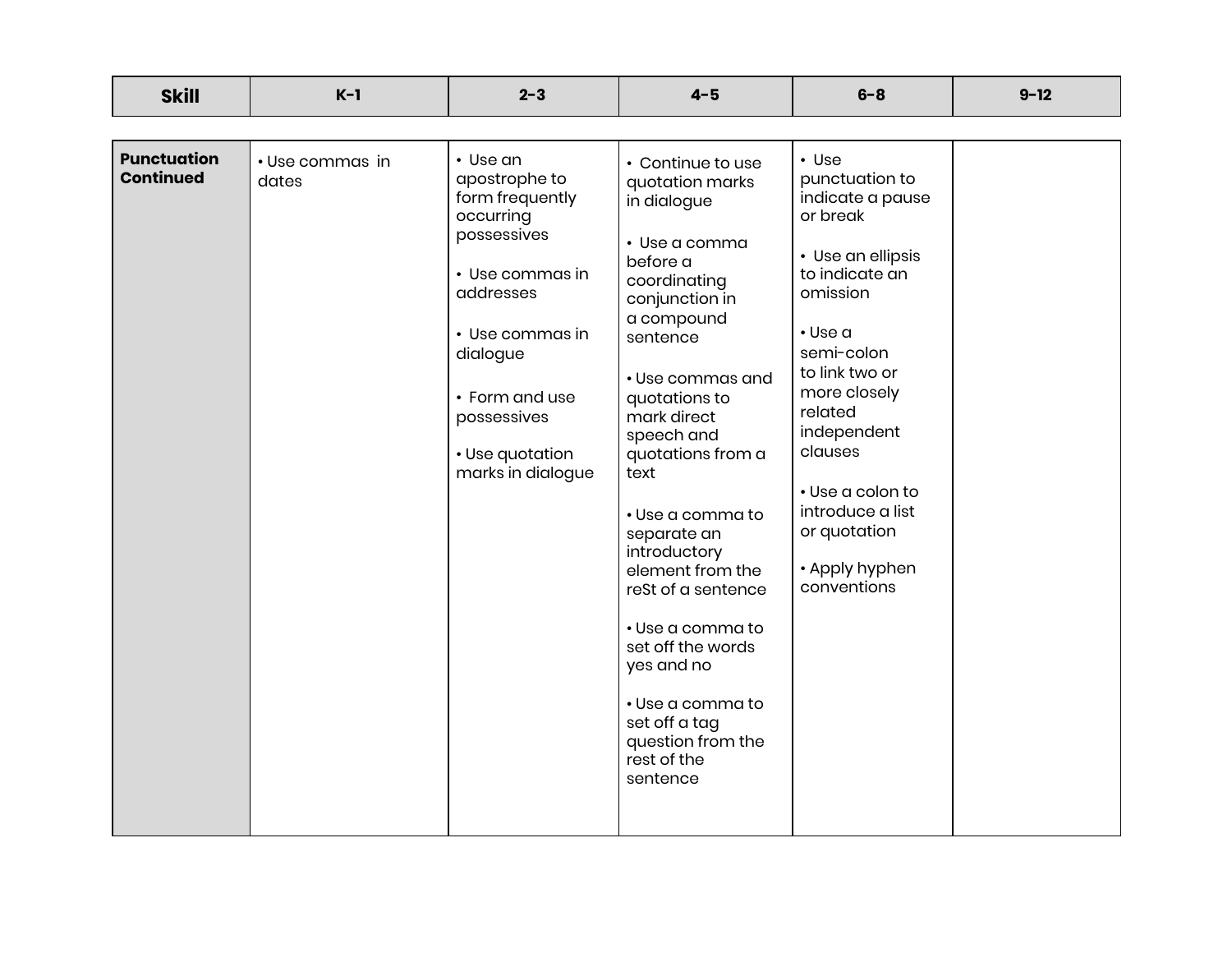| <b>Skill</b>                    | $K-1$                                                                                                                                                                                                                                                                                                                                                                                                                                                     | $2 - 3$                                                                                                                                                                                                                                                                                                                                              | $4 - 5$                                                                                                                                                                                                                                                                                                                                          | $6 - 8$ | $9 - 12$                                                                                                                                                                                                                                                    |
|---------------------------------|-----------------------------------------------------------------------------------------------------------------------------------------------------------------------------------------------------------------------------------------------------------------------------------------------------------------------------------------------------------------------------------------------------------------------------------------------------------|------------------------------------------------------------------------------------------------------------------------------------------------------------------------------------------------------------------------------------------------------------------------------------------------------------------------------------------------------|--------------------------------------------------------------------------------------------------------------------------------------------------------------------------------------------------------------------------------------------------------------------------------------------------------------------------------------------------|---------|-------------------------------------------------------------------------------------------------------------------------------------------------------------------------------------------------------------------------------------------------------------|
| <b>Punctuation</b><br>continued |                                                                                                                                                                                                                                                                                                                                                                                                                                                           |                                                                                                                                                                                                                                                                                                                                                      | • Use a comma to<br>indicate a direct<br>address<br>• Use underlining,<br>quotation marks, or<br>italics to indicate<br>titles of works                                                                                                                                                                                                          |         |                                                                                                                                                                                                                                                             |
| <b>Spelling</b>                 | • Write a letter or<br>letters for most<br>consonant and<br>short-vowel sounds<br>· Spell simple words<br>phonetically, drawing<br>on knowledge of<br>sound-letter<br>relationships<br>· Spell untaught<br>words phonetically,<br>drawing on<br>knowledge of<br>phonemic<br>awareness and<br>spelling<br>conventions<br>• Use conventional<br>spelling for words with<br>common spelling<br>patterns and for<br>frequently occurring<br>grade appropriate | • Use conventional<br>spelling for high<br>frequency and<br>other studied<br>words and for<br>adding suffixes to<br>base words<br>• Use spelling<br>patterns and<br>generalizations<br>(such as <i>word</i><br>families, position-<br>based spellings,<br>syllable patterns,<br>ending rules, and<br>meaningful word<br>parts)<br>when writing words | • Continue to use<br>conventional<br>spelling for<br>high frequency<br>words and<br>other studied words<br>• Continue to use<br>conventional<br>spelling for<br>adding suffixes<br>to base words<br>• Continue to use<br>spelling patterns<br>and<br>generalizations<br>when writing<br>words<br>• Spell<br>grade-appropriate<br>words correctly |         | Students apply<br>conventions to<br>create a unique<br>style and voice<br>when writing or<br>speaking with<br>increasing<br>sophistication and<br>effect in grades<br>9-12. Skills taught in<br>previous grades<br>should be<br>reinforced and<br>expanded. |